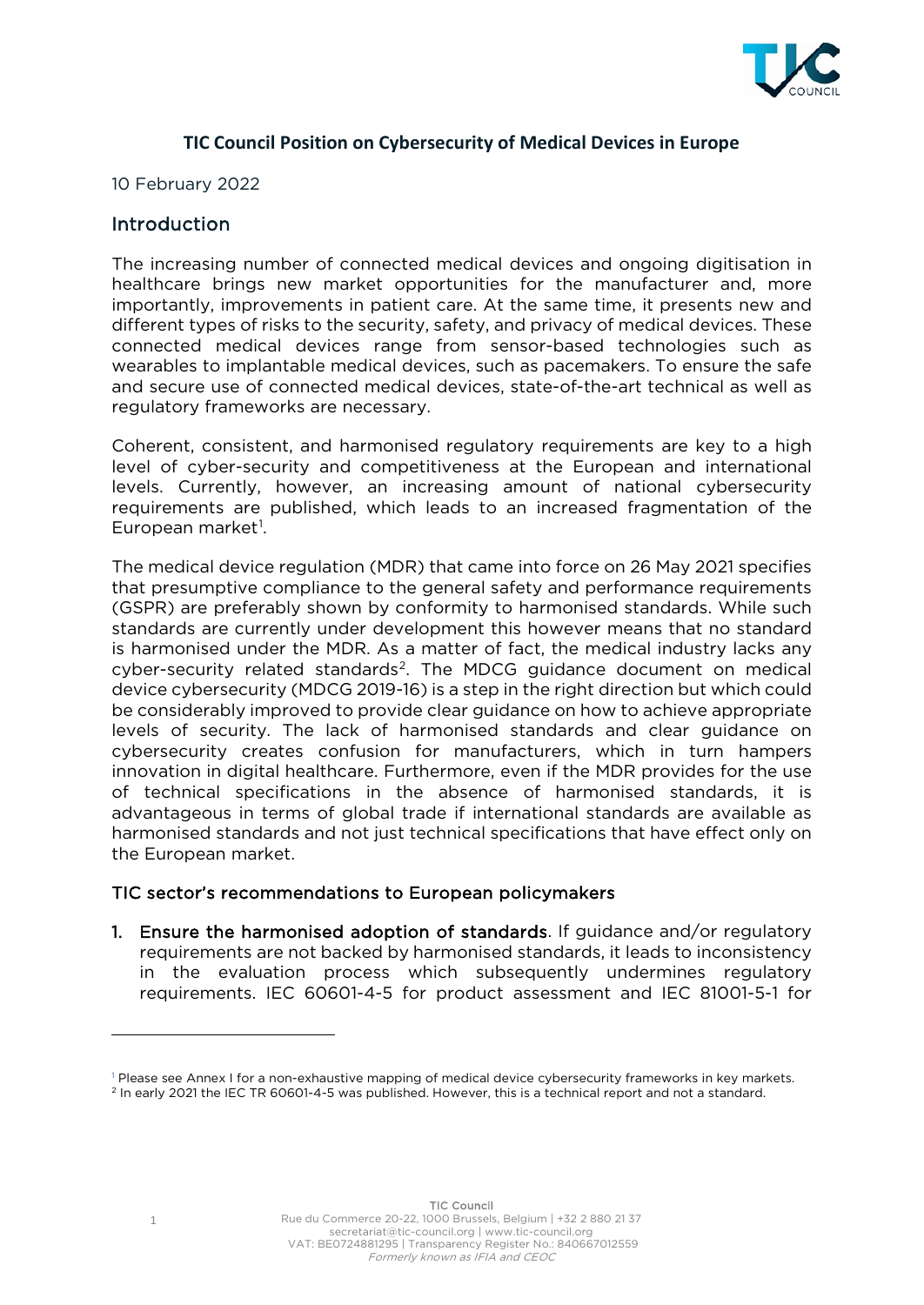

secure development process requirements are examples of such standards that can provide valuable guidance. Additional standards are in the process of being developed and could be considered.

- 2. Harmonise the approach to risk assessment. STRIDE is an example of a threat modelling solution which can be incorporated without change into the Failure Mode and Effects Analysis (FMEA) which many medical manufacturers are already using. There needs to be a harmonised list of approaches to risk assessment, otherwise making it very difficult for a Notified Body (NB) to assess the risks in a consistent way. Additional guidance is provided by ISO/TR 24971:2020 Medical devices — Guidance on the application of ISO 14971, Annex F Guidance on risks related to security. $3$
- 3. Harmonise high level test requirement, developing requirements based on currently existing solutions such as [Manimed,](https://teams.microsoft.com/l/file/f80f3c50-313f-4590-a51f-82695765c075?tenantId=a1109567-0815-4e1f-88af-e23555482aaa&fileType=pdf&objectUrl=https%3A%2F%2Ftuevsued.sharepoint.com%2Fteams%2FCyberSecurityMedicalDevices%2FFreigegebene%20Dokumente%2FGeneral%2FBSI%20-%20ManiMed%20Abschlussbericht.pdf&baseUrl=https%3A%2F%2Ftuevsued.sharepoint.com%2Fteams%2FCyberSecurityMedicalDevices&serviceName=teams&threadId=19:f745e9c449f246e5b368f96b0e96b10d@thread.tacv2&messageId=1612424695176&groupId=0001d6b8-39e0-4967-ae79-416c479b20cd) the CSA Cybersecurity Labelling Scheme, the Open Web Application Security Project, NIST, ENISA or MITRE. If there is no harmonised way of accessing criteria based on product category, risk category, functionalities and technologies, tests conducted would vary significantly, thus undermining the requirement of the whole framework.
- 4. Ensure laboratory competency by requiring that cybersecurity assessments (consisting of tests and processes evaluations) be conducted by accredited laboratories<sup>[4](#page-1-1)</sup> for medium and high-risk product categories according to MDR/IVDR. Products having tests conducted by accredited laboratories would provide a higher level of assurance for the industry in addition to the above requirement of harmonisation of test categories based on risk.
- 5. Support post-market activities by utilizing existing database for vulnerability management data that enables vulnerability management, security management, and compliance (such as MITRE CVE database<sup>[5](#page-1-2)</sup>). The database would be useful to ensure vulnerability management and risk mitigation processes are followed by manufacturers and implemented effectively. The database could be used to identify product names and versions, security flaws, misconfigurations, and impact measurements.

# TIC sector's contribution to cybersecurity of medical devices

Risks to safety, security, and privacy exist at all levels of development of connected medical devices, requiring action throughout the product life cycle to protect patients. The independent third-party testing, inspection and certification industry has been assessing connected devices across multiple industries over the past

<sup>3</sup> ISO/TR 24971:2020(en): https://www.iso.org/obp/ui/fr/#iso:std:iso:tr:24971:ed-2:v1:en

<span id="page-1-1"></span><span id="page-1-0"></span><sup>4</sup> Accreditation is based on ISO/IEC 17025: Testing and Calibration Laboratories: [https://www.iso.org/ISO-IEC-](https://www.iso.org/ISO-IEC-17025-testing-and-calibration-laboratories.html)[17025-testing-and-calibration-laboratories.html](https://www.iso.org/ISO-IEC-17025-testing-and-calibration-laboratories.html)

<span id="page-1-2"></span><sup>5</sup> https://cve.mitre.org/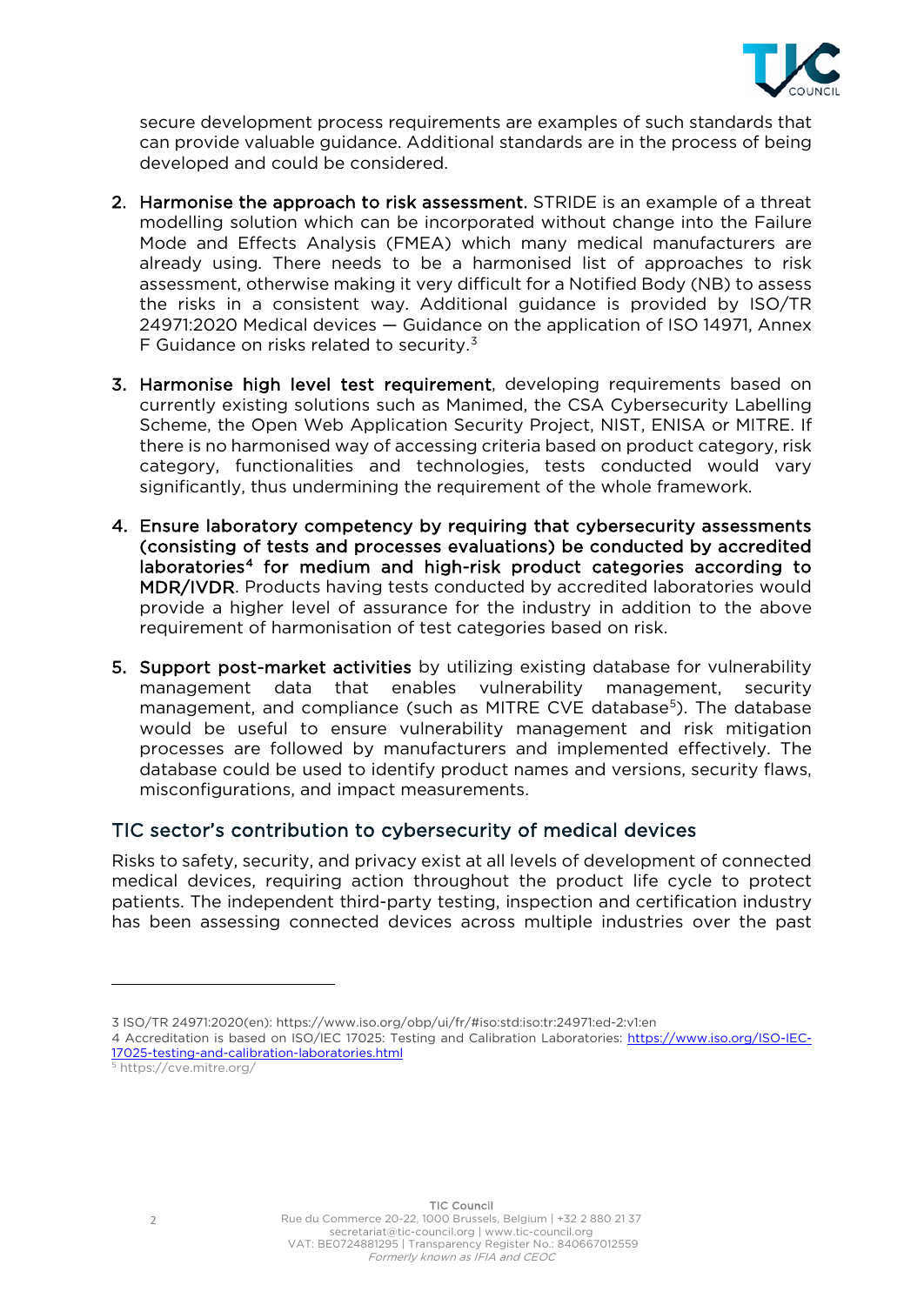

years, and has the necessary experience, capabilities, and trust to help ensure the safe and secure use of a connected medical devices.

Contact person: Martin Michelot, Executive Director Europe region, TIC Council, [mmichelot@tic-council.org](mailto:mmichelot@tic-council.org) 

TIC Council is the global trade federation representing the independent third-party Testing, Inspection and Certification (TIC) industry which brings together more than 90-member companies and organizations from around the world to speak with one voice. Its members provide services across a wide range of sectors: consumer products, medical devices, petroleum, mining and metals, food, and agriculture among others. Through provision of these services, TIC Council members assure that not only regulatory requirements are met, but also that reliability, economic value, and sustainability are enhanced. TIC Council's members are present in more than 160 countries and employ more than 300,000 people across the globe.

#### The Value of TIC Report

To learn more about TIC Council and its member's activities, the landmark report on the Value of the TIC sector, developed jointly by the international law firm Steptoe and the London-based consultancy Europe Economics is now available to read. This report illustrates, by using data and case studies, how the TIC sector benefits a variety of stakeholders and industries around the world. You can find the study [here,](https://www.tic-council.org/application/files/1216/2211/4719/Value_of_the_Testing_Inspection_and_Certification_Sector_-_2020-12-23_Final_report.pdf) and we welcome you to share it with anyone who might be interested.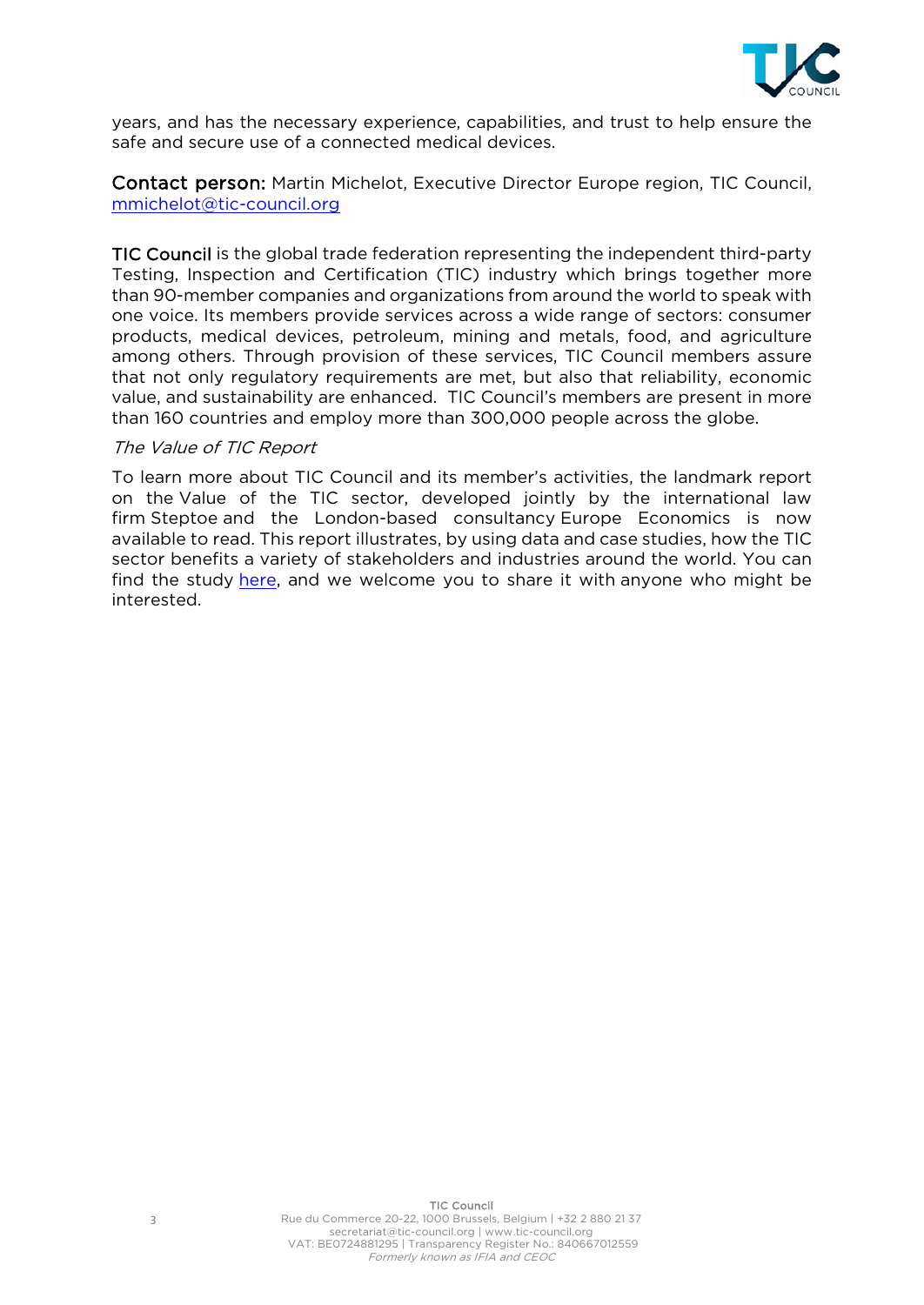

# ANNEX I

## Mapping of the current Cybersecurity framework

National guidance for medical device cyber-security has steadily developed over the past few years. The following chapter is a non-exhaustive list of the current regulatory framework for medical devices in some key markets around the world.

#### IMDRF Principles and Practices for Medical Device Cybersecurity

The International Medical Device Regulators Forum (IMDRF) was founded in 2011 and is a forum for regulators around the world, with the aim to accelerate international medical device regulatory harmonisation. The documents created by IMDRF are used as guidelines for the development of local regulations and guidance documents. In terms of cybersecurity, the IMDRF published a guidance document entitled "Principles and Practices for Medical Device Cybersecurity" in 2020. The aim of the document is to provide concrete recommendations for all responsible stakeholders in connection with cyber security of medical devices (including In-Vitro Diagnostic devices). The guidance document explains the general principles and practices for medical device cyber security. The documents highlight the relevance of total product life cycle (TPLC) approach and introduces several key principles for each of the stages within the product life cycle. The guidance covers aspects from the pre- and post-market phase. The premarket requirements, such as secure by design, security risk management and security testing, are focused on manufacturers, while the post-market requirements are targeting all stakeholders, including operators. This approach highlights the understanding of the IMDRF on "shared responsibility" with all stakeholders, for ensuring high level of cyber security for medical devices. In addition to that, the document highlights the importance of harmonisation on international level.

#### European Union - MDCG 2019-16

The Medical Device Coordination Group (MDCG) is composed of representatives of all member states and provides advice to the Commission and assists the Commission and the Member States in ensuring a harmonised implementation of medical devices Regulations. The MDCG has published in December 2019 a guidance document on cyber security in medical devices (including In-Vitro diagnostic devices). The primary purpose of the document is to provide manufacturers with guidance on how to fulfil the relevant essential requirements found in Annex I of the respective regulations in terms of cybersecurity. The guidance is based on IMDRF principles and Practices for Medical Device Cybersecurity. It covers a broad range of requirements applicable to all stakeholders in the medical device supply chain from the manufacturer to the enduser. Compared to the FDA document the MDCG guidance covers both premarket and post-market requirements in one document.

The key component of the guidance is a security risk management process throughout the whole life cycle of the medical device and a secure by design approach. The guidance expands on various concepts of IT security, in particular the concept of confidentiality, integrity and availability (CIA), information security and operations security. However, the guidance also emphasizes the requirement for *appropriate* security, as security and safety are sometimes contradictory

4

TIC Council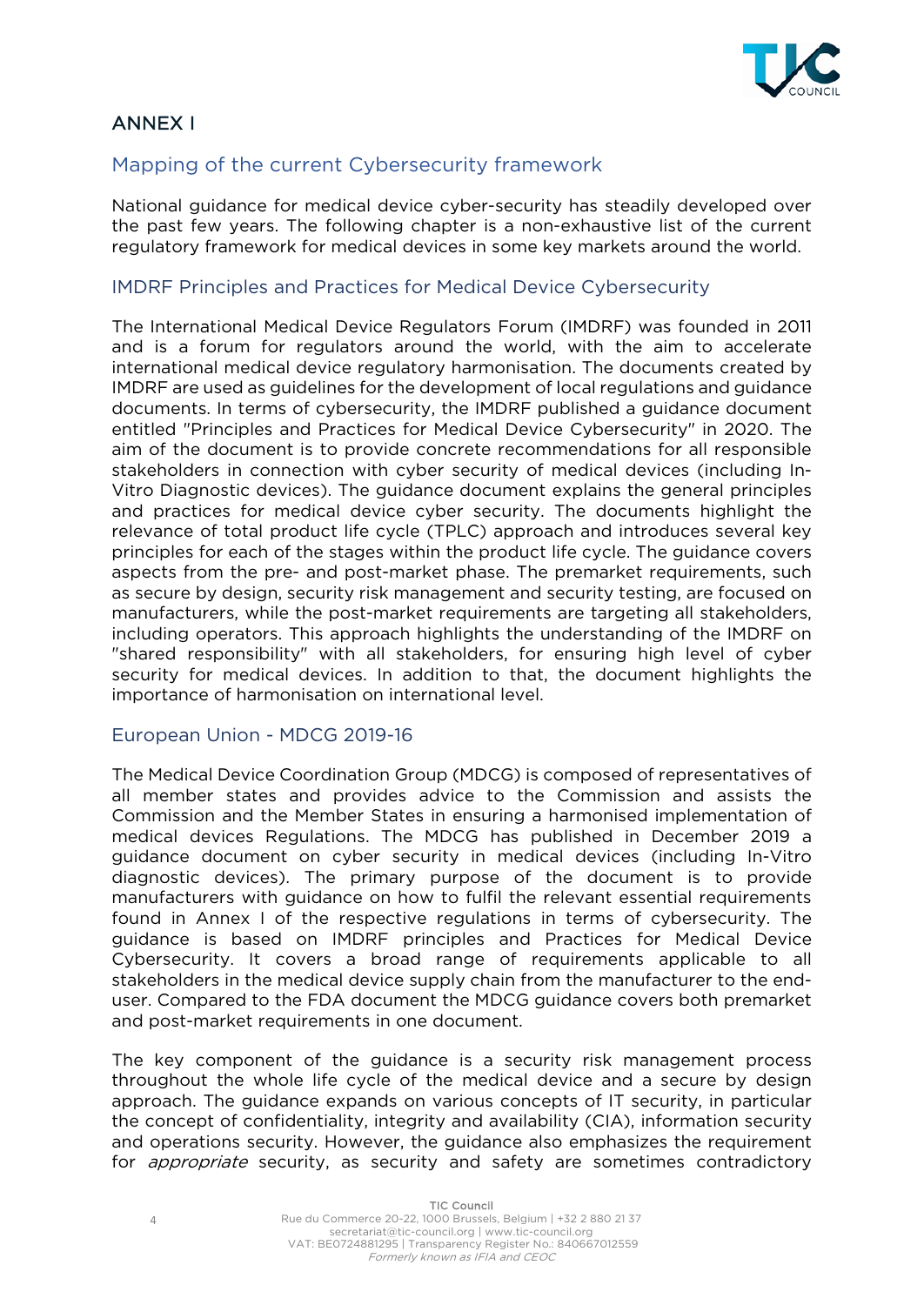

requirements in medical devices. They highlight the responsibility of the various parties involved in, integration of systems or devices, and of the operators of such devices, and the need to continuously review security measures to ensure that appropriate cybersecurity measures are in place and effective. The MDCG dedicates a whole chapter to documentation requirements. This also includes, beside the instructions for use and IT requirements, a reference to a Software Bill of Materials (SBOM). The post market requirement is supposed to be part of the post-market surveillance system.

Given that the medical device supply chain is complex and comprised of different stakeholders, the guidance document explains the applicability of other regulations and frameworks regarding cyber security of medical devices:

- NIS Directive: Provides framework to increase the general level of cyber security in the European Union
- GDPR (General Data Protection regulation): regulates the processing of personal data related to individuals in the European Union
- Cybersecurity Act: Provides a framework for the certification of cyber security products, services, and processes

#### United States - FDA

In 2013 the Food and Drug Administration (FDA) established the Cyber Security Working Group to keep up with quickly evolving technological developments in connected medical devices. Manufacturers of medical devices must address their device's cybersecurity risks as part of an FDA submission for marketing authorization. The FDA has published guidance and policy documents aimed at clarifying its expectations for manufacturers of connected medical devices.

In 2014 and 2016 the first two guidance documents from the FDA were published considering the premarket and post-marked requirements. The premarket guidance document will be replaced by a revision of the current version, with the first draft being published in 2018. The guidance explains several principles such as *security* risk management, including requirements on expected documentation. The new version of the guidance significantly increases the required cyber security design documentation for premarket submissions. The post-market guidance emphasizes a risk-based approach for the response to a new cyber security threat, after the device is placed on the market. The guidance leverages the requirements of NIST cyber security framework, such as *detecting* and *responding* to threats including recovery from an attack.

The FDA collaborates with other organizations on national and international level. In 2018 the FDA announced a collaboration with the U.S. Department of Homeland Security to implement a new framework for greater coordination in addressing cybersecurity risks in medical devices. Together with MITRE Cooperation, the FDA has developed a rubric that provides guidance for how an analyst can utilize the Common Vulnerability Scoring System (CVSS) as part of a risk assessment for a medical device.